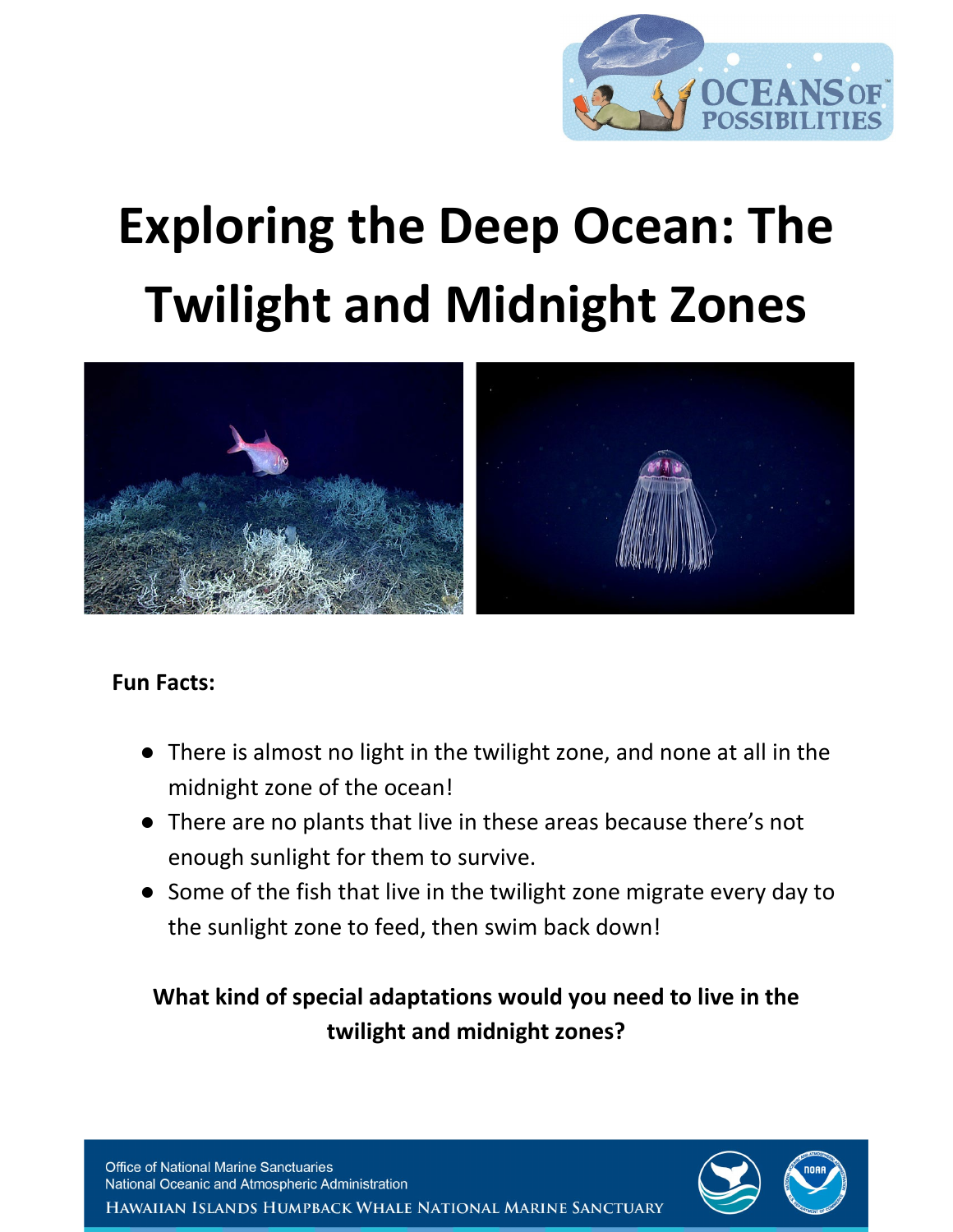

# **Table of Contents**

- 1. Cover Sheet
- 2. Table of Contents
- 3. Twilight Zone Fact Sheet
- 4. Midnight Zone Fact Sheet
- 5. Ocean Zones Coloring Sheet Week 2
- 6. Make Your Own Jellyfish Activity
- 7. Make Your Own Bioluminescent Fish Activity

Links:

Journey Into Midnight: Light and Life Beyond the Twilight Zone<https://oceanexplorer.noaa.gov/explorations/19biolum/welcome.html>

Welcome to the Midnight Zone: A deep-sea learning experience at the Two Oceans Aquarium-

[https://www.aquarium.co.za/blog/entry/welcome-to-the-midnight-zone-a-deep](https://www.aquarium.co.za/blog/entry/welcome-to-the-midnight-zone-a-deep-sea-learning-experience)[sea-learning-experience](https://www.aquarium.co.za/blog/entry/welcome-to-the-midnight-zone-a-deep-sea-learning-experience)

Creatures of the Deep: Atolla Jellyfish-

<https://www.scuba.com/blog/explore-the-blue/creatures-deep-atolla-jellyfish/>

Exploring the ocean's midnight zone with MBARI<https://thekidshouldseethis.com/post/ocean-midnight-zone-mbari-video>

The Ocean Twilight zone: Earth's Final Frontier Video<https://www.youtube.com/watch?v=Fma6MM359Z0>

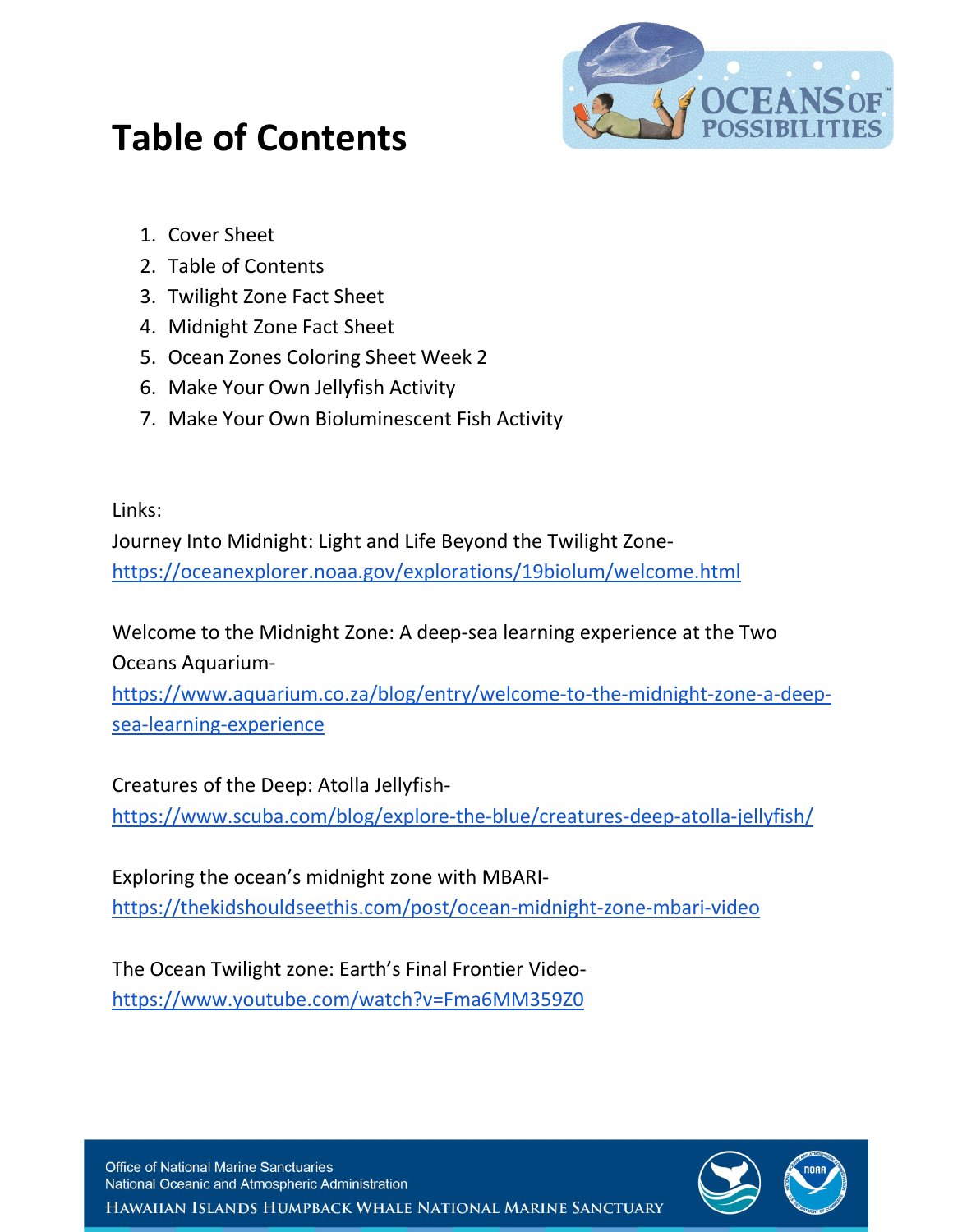# **Life in the Twilight Zone**





#### **What is the twilight zone?**

The twilight zone is the layer of water in the ocean that stretches from about 650- 3,300 ft deep, just beyond the reach of sunlight. It is cold and dim here.

#### **What lives in the twilight zone?**

Animals in the twilight zone range anywhere from microscopic to among the biggest on the planet! Some of these include bacteria, zooplankton, fish, squid, and jellyfish. Some animals travel between the twilight and sunlight zone, like some sharks and whales.

There is a rich diversity of life in the twilight zone. Many creatures have developed special adaptations to live here where it is cold and dark. One of these adaptations is known as bioluminescence, where creatures produce their own light from their bodies! This glowing creature is called a ctenophore.





Photo Credit: Woods Hole Oceanographic Institute

#### **Why is the twilight zone important?**

Due to its sheer size, low light and diverse ecosystem, the twilight zone is very difficult to study. There's a lot that we don't know about it. However, we do know that it helps regulate our climate and supports important ocean food webs. Fun fact, the twilight zone

contains 10x more fish than the rest of the ocean! Color in the twilight zone on your Ocean Zones worksheet from last week.

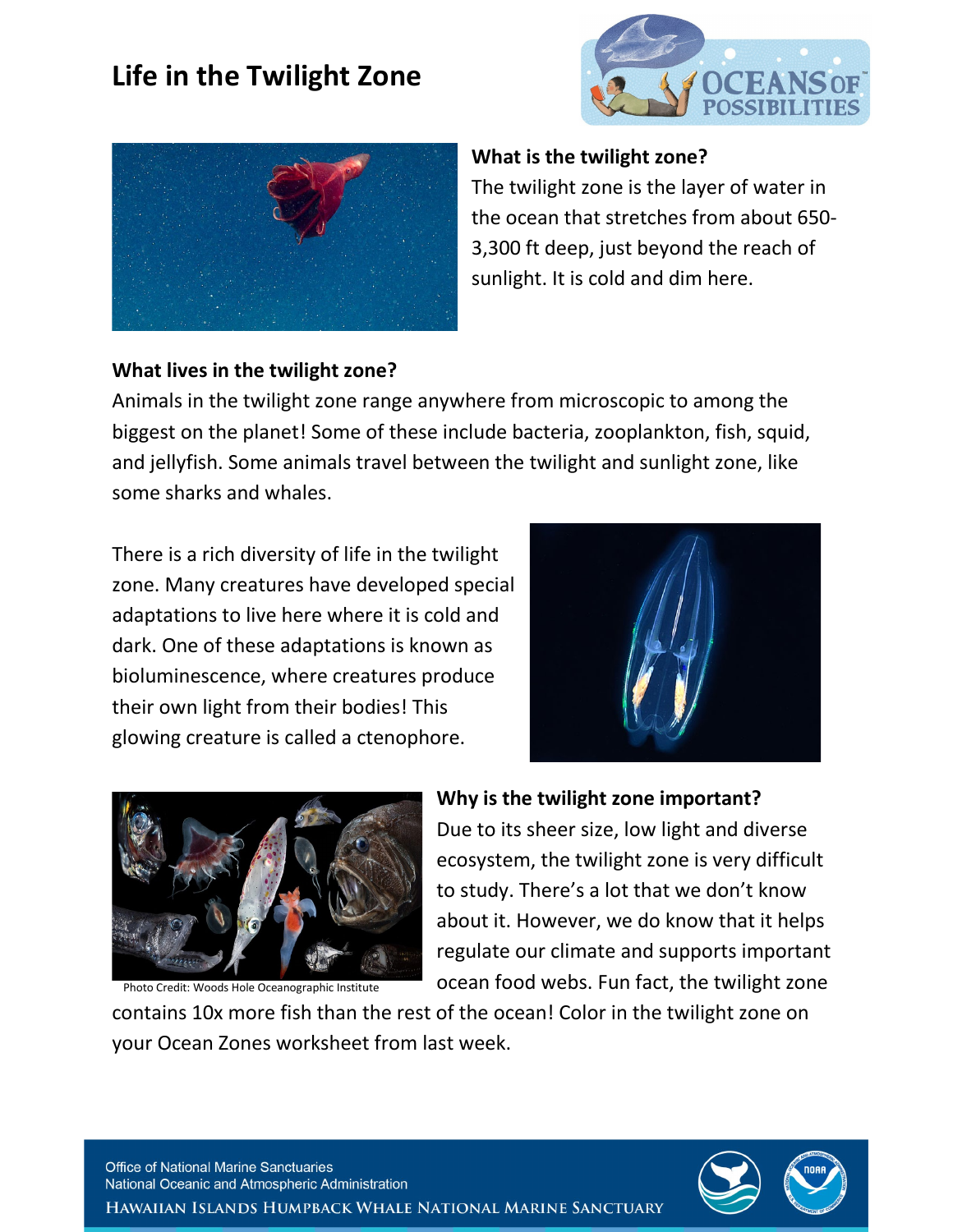## **The Midnight Zone**



Did you know that 90% of the ocean has never been explored? We don't know much about what lurks in its deep, dark corners. Yet, we do know that within these deep zones, some fascinating creatures exist. Animals have had to develop some pretty bizarre adaptations in order to survive in these frigid, dark waters.





#### **What is the midnight zone?**

The midnight zone is the zone of the ocean that runs from about 3,300- 13,100 ft below the surface. Sunlight does not reach this zone of the ocean, so it is completely dark and extremely cold.

#### **What lives in the midnight zone?**

Because there is no sunlight, plants don't grow here. This means that only predators and scavengers live in the midnight zone. Also, because there's no light, animals do not need large eyes. Many are completely blind and use a variety of other senses to survive! Some species that call the midnight zone their home include crustaceans, eels, deep sea corals, and anglerfish. Check out these photos to see what some of these creatures look like. Can you see what kind of special adaptations they have?



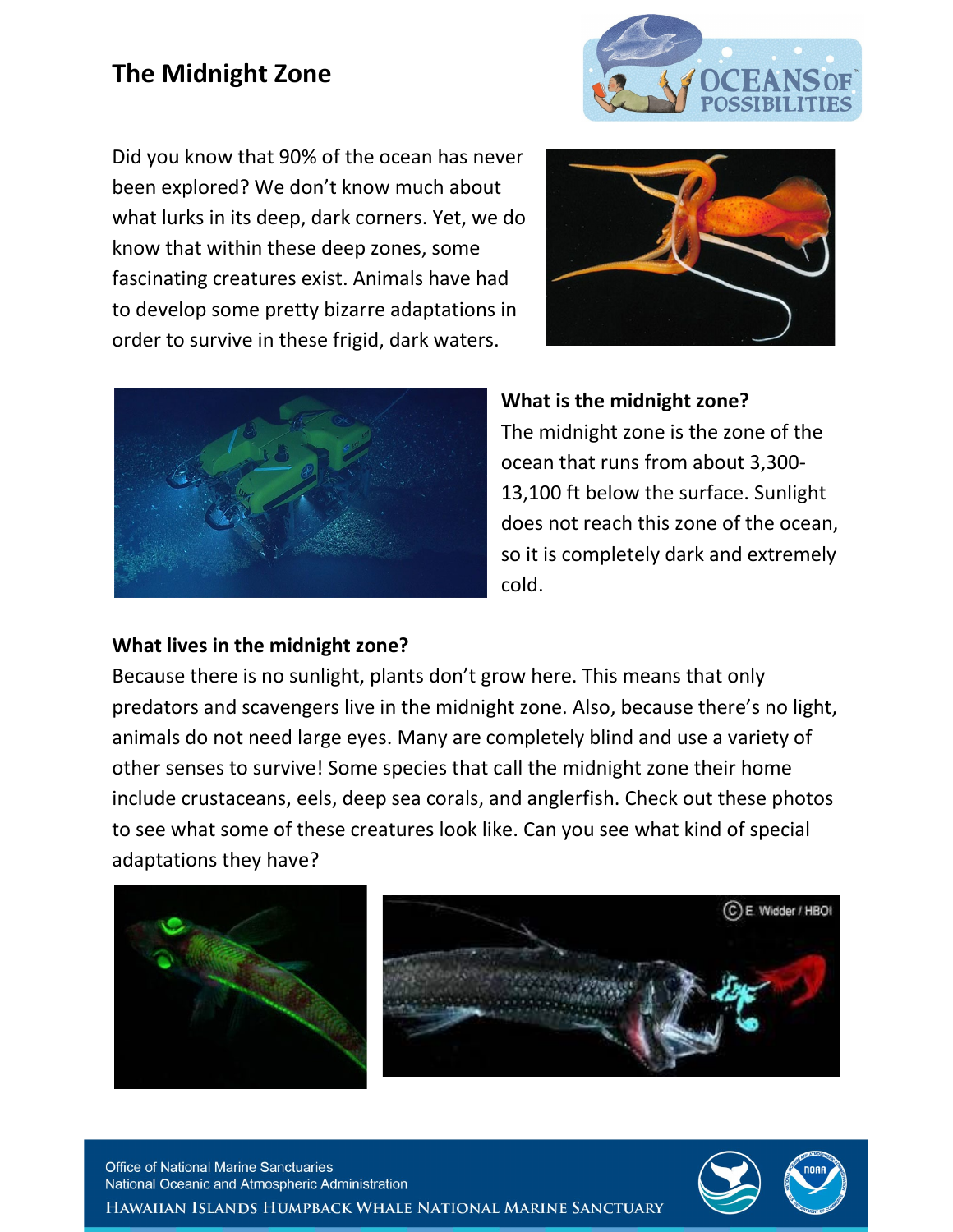# **Ocean Zones**



Last week, you learned about the sunlight zone and colored in the top portion of this worksheet. It should look something like the picture below. Now, color in the twilight and midnight zones, and draw a few of the critters that live there. Label each ocean zone with the correct name and depth that it reaches. Use the Fact Sheets and video links from this unit to guide you.



HAWAIIAN ISLANDS HUMPBACK WHALE NATIONAL MARINE SANCTUARY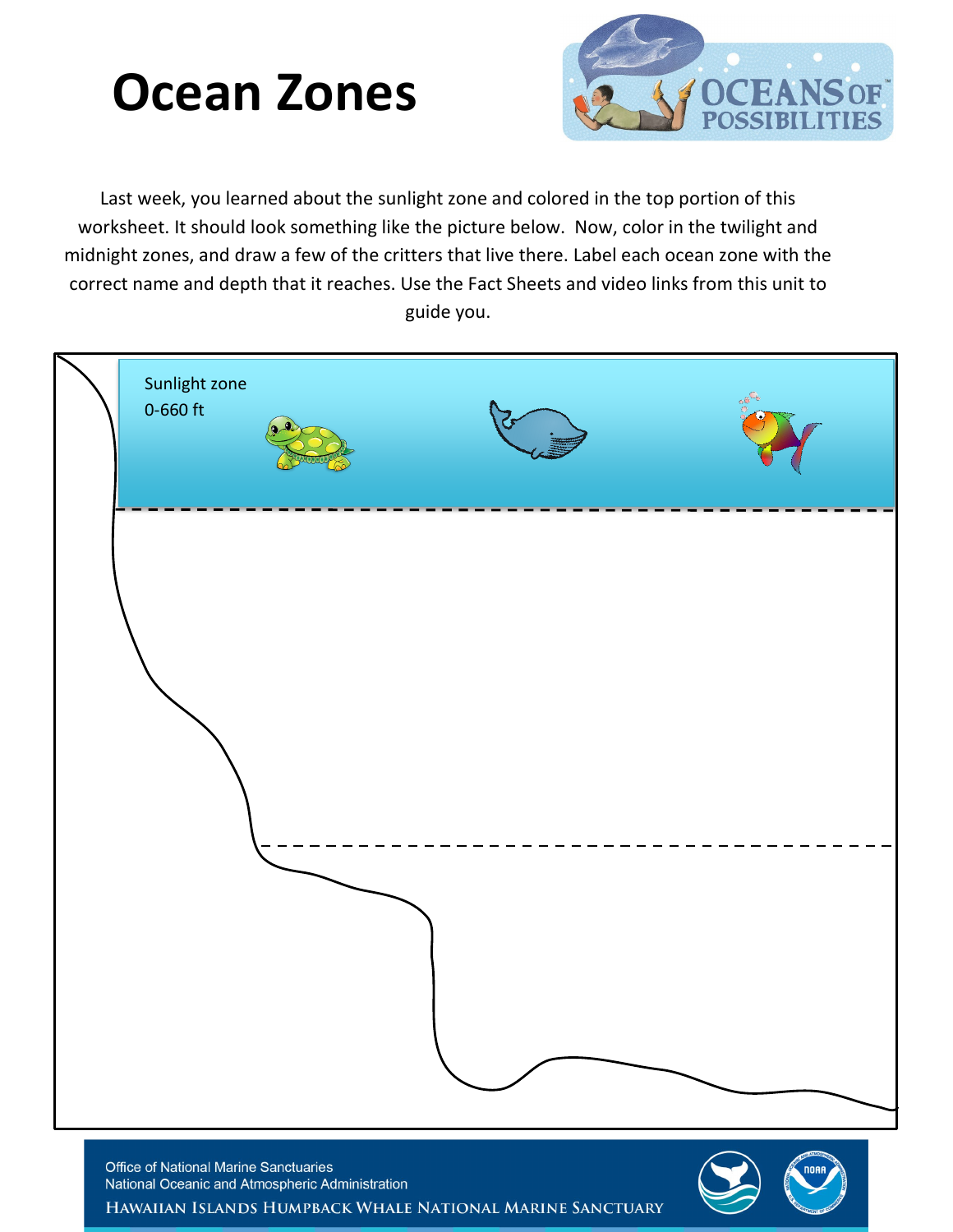# **Make Your Own Jellyfish!**



Jellyfish are one of the many creatures that exist in the twilight zone. In this vast expanse of water, jellyfish float freely and eat small crustaceans. In this activity, you will make your own jellyfish inside a

bottle to see how they float in the water column.



To make your jellyfish, you'll need:

- Plastic grocery bag
- Old water bottle
- Thread or string
- Blue Food coloring
- Scissors
- 1. Flatten the bag onto a table and cut off the handles and bottom.
- 2. Cut along both sides of the bag to split it into 2 sheets. You will only need one sheet, so make sure you recycle the plastic you're not using!
- 3. Pinch the center of the plastic sheet and pull upwards. Bundle the center of the sheet to form a tiny balloon shape, which will be the jellyfish's head. Make sure to leave plenty of extra plastic below this balloon head.
- 4. Tie the bottom of the balloon shape off with a little piece of thread. Make sure not to tie it too tight, leave a small opening to pour some water into the head shortly.
- 5. Cut from the bottom edge of the plastic up to the thread to make strips. Make some thicker strips and some thin ones, and cut some strips to make different lengths. These are the jellyfish's tentacles.
- 6. Fill the top balloon shape (the head) with water and tie the thread tight.
- 7. Fill up your water bottle with water and add the jellyfish.

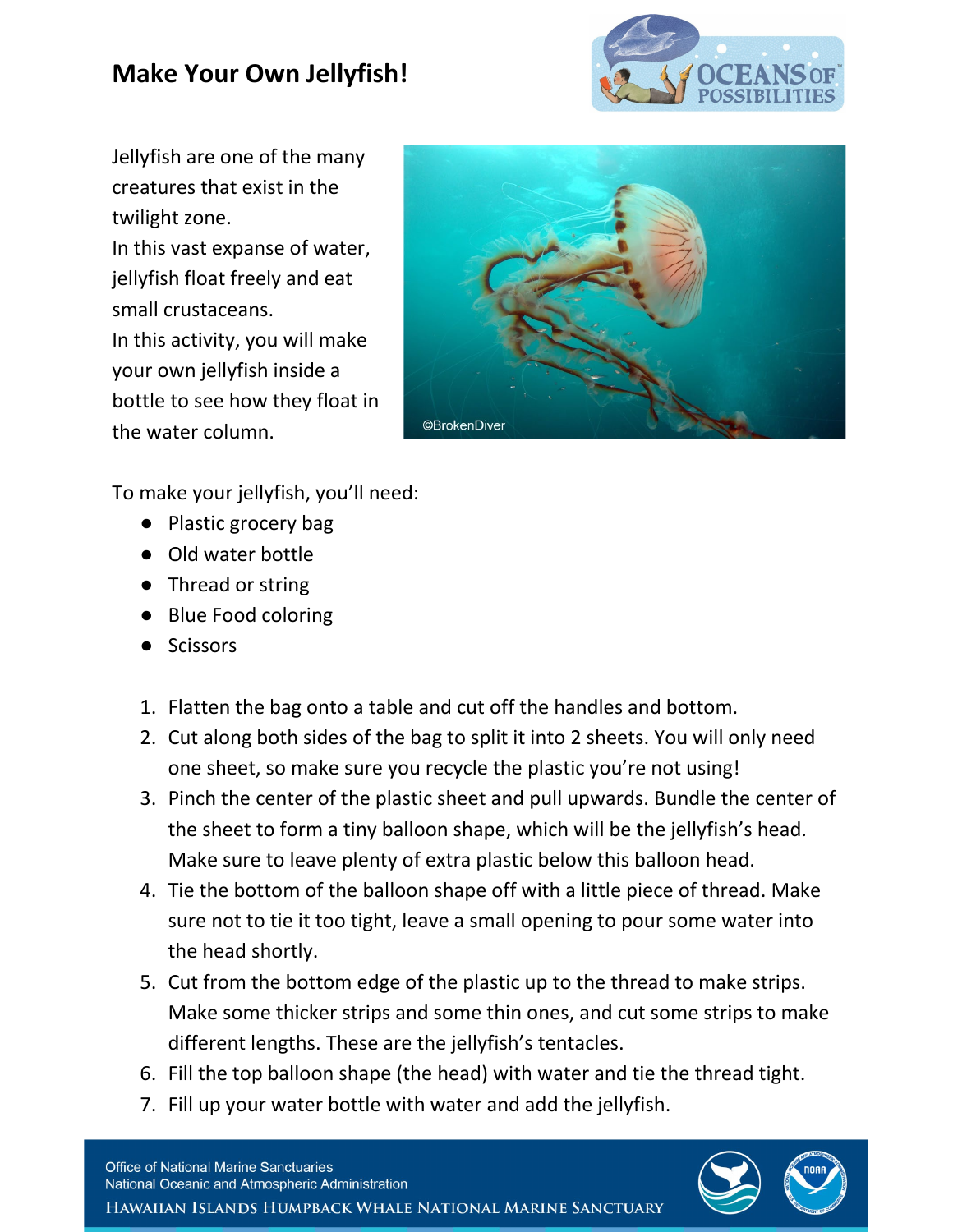## **Make Your Own Jellyfish!**



- 8. Add a few drops of blue food coloring to the bottle and gently shake.
- 9. Done! Now you have a jellyfish floating in the ocean.

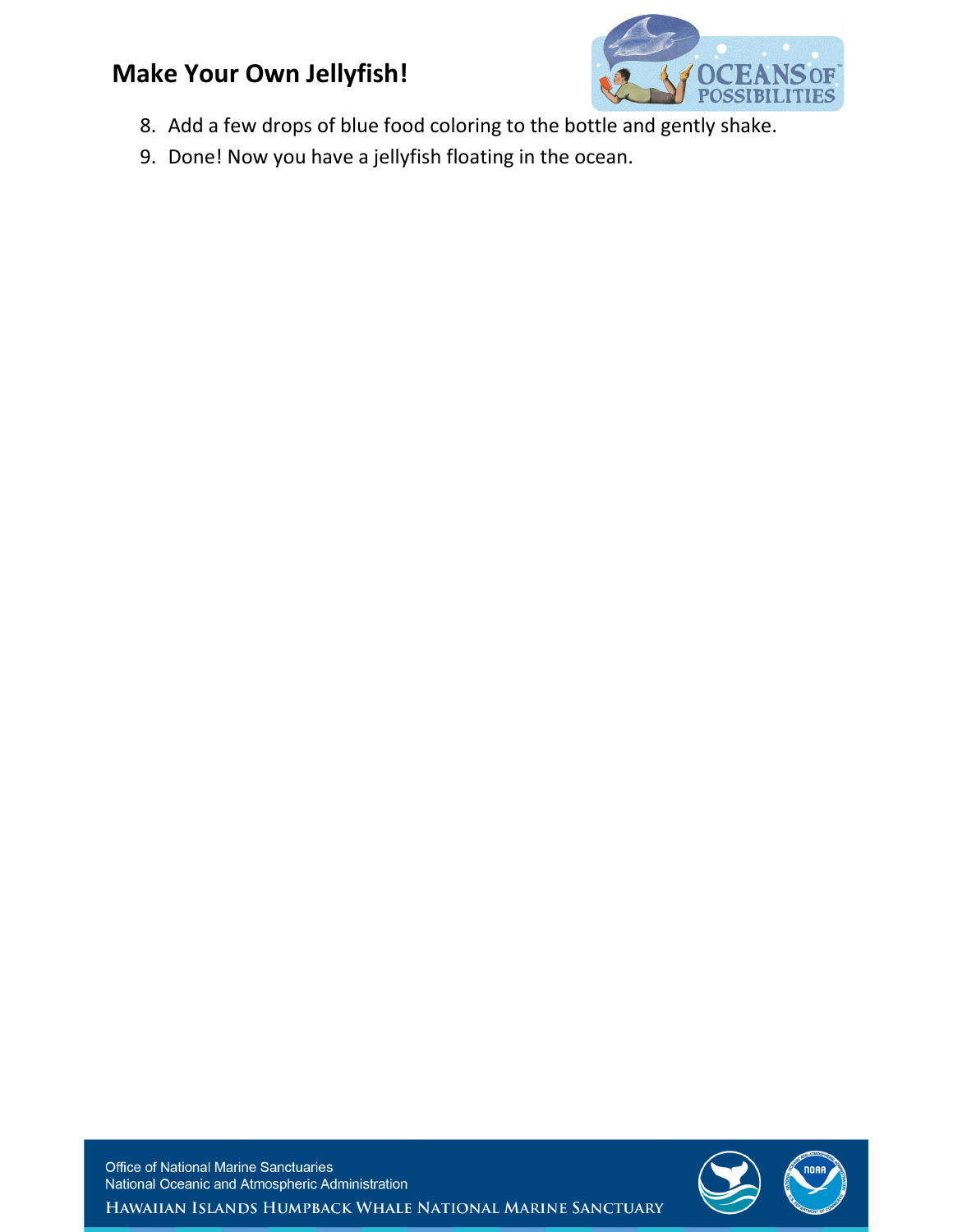### **Make your Own Bioluminescent Fish**



We know that the twilight and midnight zones are home to some bizarre creatures with unique adaptations. Many species light up through a process called bioluminescence. Others have teeth that point inwards to make it hard for prey to escape their mouths. Many do not have eyes, and instead rely on



their other senses to live and find food. In this activity, you'll create your own bioluminescent fish, fit to live in the twilight or midnight zone!





#### **What you'll need:**

- 1 empty water or soda bottle
- **Tissue Paper**
- Glow sticks
- String or twine
- Scissors
- Extras: markers, googly eyes, pipe cleaners, pieces of egg cartons, toothpicks, etc.